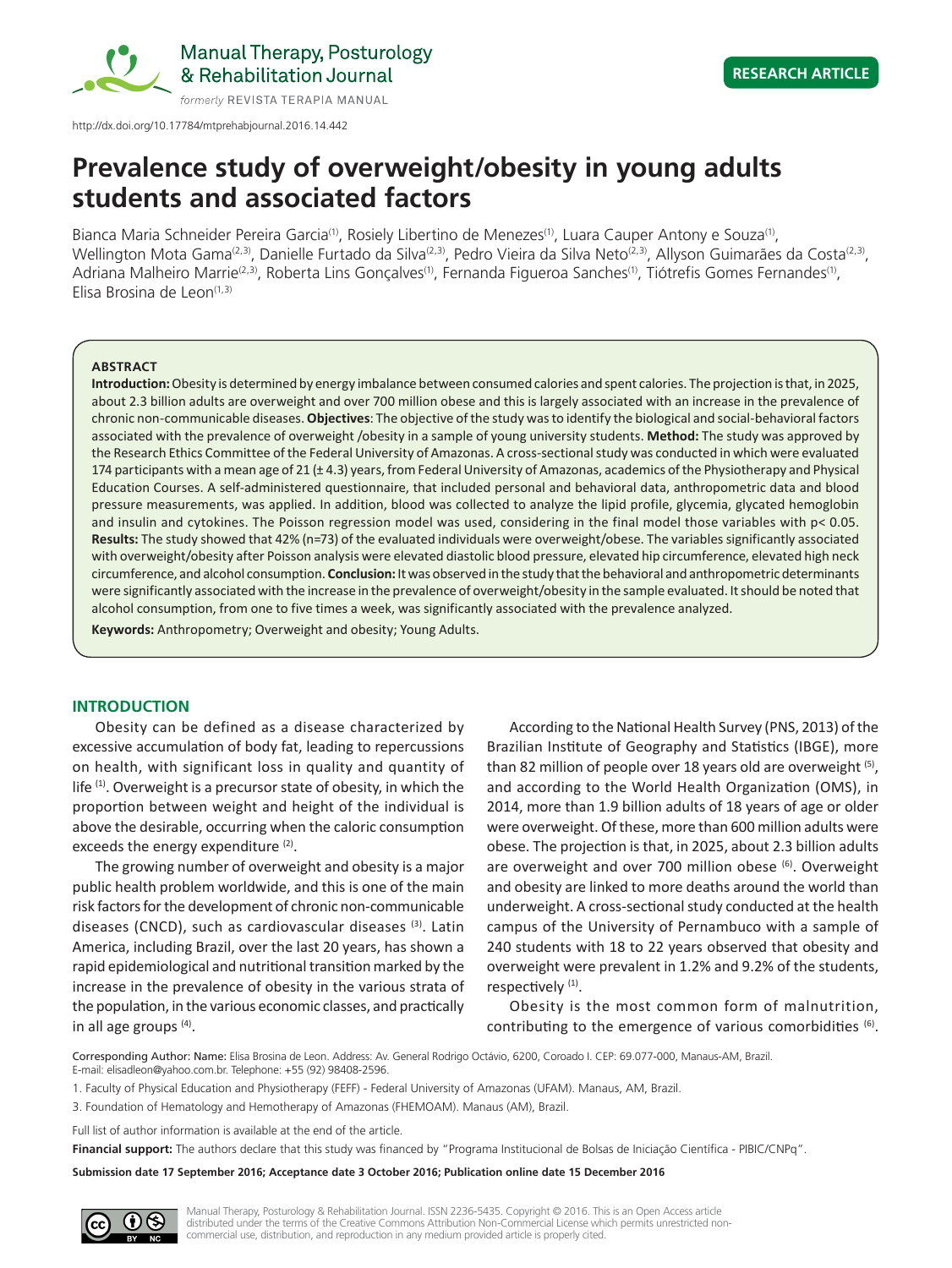

Concurrently to the process of its installation, can also occur the development of metabolic abnormalities, such as excessive increase of triglycerides, total cholesterol, low density lipoproteins and glucose  $(7,8)$ . In this accumulation, both eating and lifestyle habits, sociological factors and metabolic and neuroendocrine changes, as well as hereditary genetic components are involved (9). The risks for these CNCDs increase according to the body mass index (BMI)<sup>(6)</sup>. The National Health and Nutrition Examination Study Survey III (NHANES III), which involved more than 16,000 participants, aimed to provide national health estimates for the population of the United States and found association of obesity with increased prevalence of type 2 diabetes, gallbladder disease, coronary artery disease, systemic arterial hypertension, osteoarthrosis and dyslipidemia<sup>(10)</sup>.

There are still few studies in Brazil that analyze the prevalence of overweight/obesity in the Brazilian population of young university students. In view of the above, this study aimed to identify the association of biological and social-behavioral factors to the prevalence of overweight/obesity in a sample of young Brazilian university students from Manaus, Amazonas.

# **METHODS**

### **Study design and population**

This is a cross-sectional study, in which all the students who attended the Federal University of Amazonas in Physical Therapy and Physical Education courses were eligible. People with physical disabilities that made impossible the anthropometric and the pregnant evaluation were excluded. The students were informed of the study and only the participants who agreed and signed the informed consent form were included. Students were interviewed within the university at a previously scheduled time.

The study was carried out in accordance with the instructions contained in Resolution 196/96 of the National Health Council of the Ministry of Health and the Ibero-Latin American Declaration on Ethics and Genetics and approved by the Research Ethics Committee of the Federal University of Amazonas with protocol number 477.327 in a meeting of 20/11/2013.

## **Evaluation methods**

Participants answered a questionnaire that included personal data, antecedents of family diseases (father, mother and siblings), and behavioral habits such as: use of dietary supplements and previous use of anabolic steroids, smoking, alcohol consumption and frequency of consumption per week, hours of daily sleep, time for leisure activities and physical activity.

For the classification of overweight and obesity, BMI was used, obtained by the ratio weight/ height<sup>2</sup> (kg/m<sup>2</sup>) and defined from the body mass measurement on a properly

calibrated anthropometric mechanical scale (Balmak) and stadiometer. The examination was conducted with individuals barefoot, wearing light clothing. The classification of individuals followed the criteria of the National Institutes of Health (11), which classifies the individual as underweight when his BMI is less than  $18.5 \text{ kg/m}^2$ , appropriate when it is between 18.5 and 24.9  $kg/m^2$ , overweight when it is between 25.0 and 29.9kg/ $m^2$  and obesity when the BMI is greater than or equal to 30.0  $\text{kg/m}^2$ . In this study, the BMI was considered a dichotomous variable, being considered BMI>25.0kg/m<sup>2</sup> for classification of overweight/obesity.

Abdominal circumference (AC) was measured in centimeters using an inextensible tape measure. The measurement was performed using half the distance between the anterior superior iliac crest and the last rib at the end of expiration. The normal variation of AC was used by the National Cholesterol Education Program  $(12)$ . For the classification of the participants with altered indexes, the reference values of <102 cm to males and <88 cm to females (13, 14). Hip circumference was obtained placing the tape measure around the hip region in the area with the greatest protuberance. To evaluate the body fat distribution, epidemiological studies have used, since the 70's, the waist-hip ratio (WHR), obtained by dividing the waist and the hip parameters (cm). Among the points of cut established to discriminate adequate values of WHR, the most used has been 0.8 for females and 1.0 for males (15).

The neck circumference (NC) was measured at the base of the neck, at the height of the cricothyroid cartilage. In men with prominence, the circumference of the neck was measured below prominence. As to the classification of the circumference of the neck, were used the values <39 cm (normal) and >39 cm to males (high) or <35 cm (normal) and  $>$ 35 cm (high) to females  $(14)$ .

Blood pressure (BP) was measured in the right arm after sitting for five minutes. Values were considered altered when systolic BP was above 140mmHg and/or diastolic above 90mmHg, according to "VI Diretriz Brasileira de Hipertensão Arterial (2010)".

## **Blood dosages**

After the interviews and the anthropometric and BP measurements, participants were instructed on the fasting (12 hours) for the blood test. Prior to the examination, participants were interviewed to verify the compliance of the fast. The collection was performed in a standardized way and the blood samples were analyzed in a single laboratory. The laboratory tests performed were: lipid profile, glycemia, glycated hemoglobin and insulin. The lipidogram included the determination of total cholesterol, HDL-cholesterol, LDL-cholesterol, VLDL-cholesterol, and triglycerides.

According to the V Diretriz Brasileira de Dislipidemia<sup>(16)</sup>, the reference values of the lipidogram are ideal total cholesterol (TC) <200mg/dL; ideal *low density lipoprotein colesterol* (LDL-C) <160mg/dL; *very low density lipoprotein colesterol* (VLDL-C)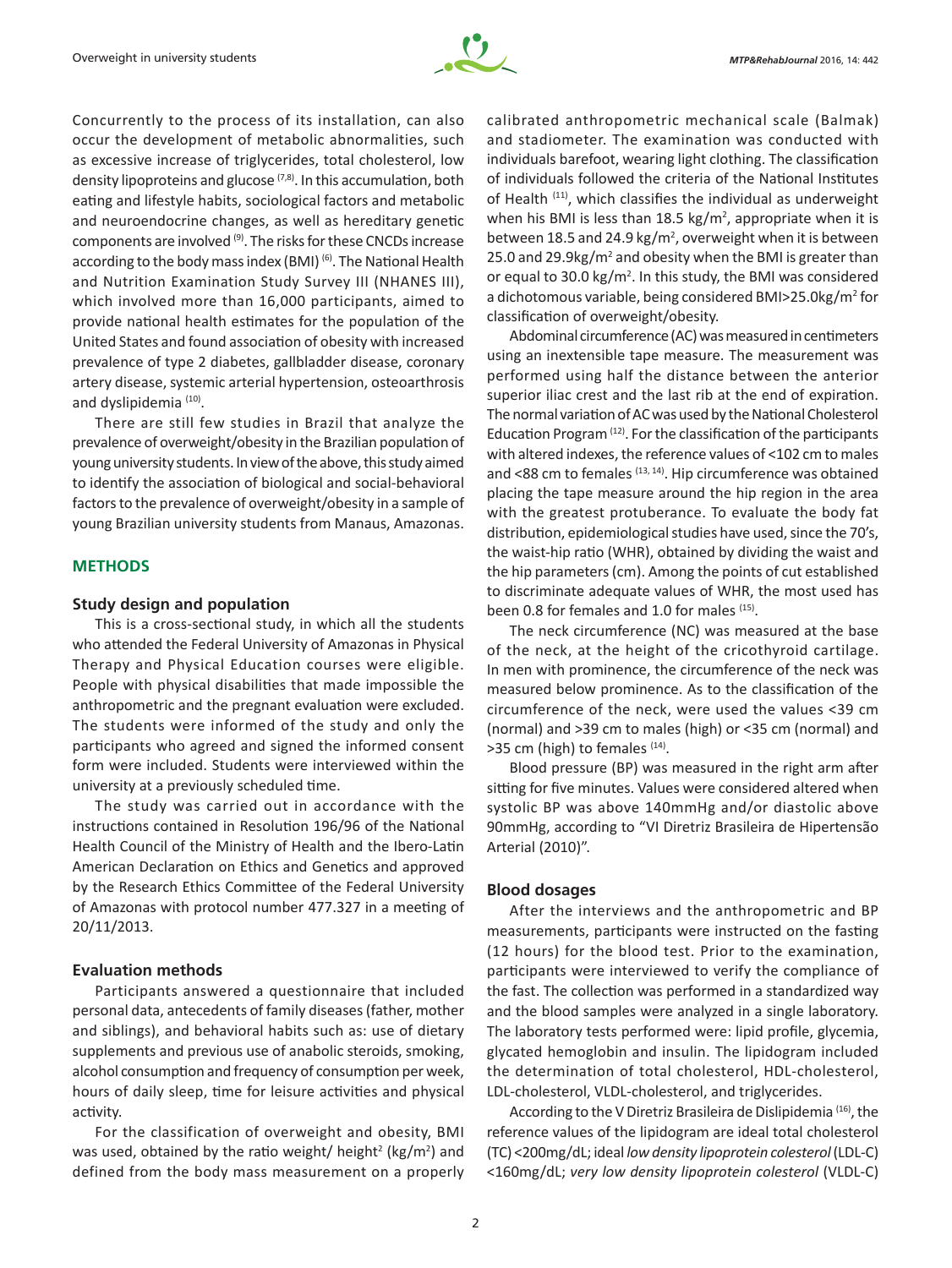

<30 mg/dL; ideal *high density lipoprotein colesterol* (HDL-C) ≥40mg/dL and ideal triglycerides (TG) <150mg/dL. The values of plasma glucose (in mg / dL) considered for diagnosis of diabetes mellitus and its preclinical stages are normal blood glucose < 100 mg/dL  $(17)$ . The reference values for glycated hemoglobin considered normal are levels from 4% to 6% (18).

The HOMA-IR index, classic indicator of insulin resistance according to BMI, was calculated establishing mean values of  $1.2 + 0.65$  to BMI <25 kg/m<sup>2</sup>;  $1.8 + 0.98$  to BMI between 25 to 30 kg/m<sup>2</sup> and 2.9 + 1.6 to BMI >30 kg/m<sup>2 (19)</sup>. The dosages of the cytokines were made in the serum, by Citometric Bead Array (CBA), using multiplex kit. Inflammatory cytokines (IL-2, IL-6, TNF- $\alpha$ ), the standard Th2 (IL-4), Th1 (IFN-y) and suppressor (IL-10) were quantified.

#### **Statistical Analysis**

The categorical variables were used as dichotomous to better fit of the statistical tests. The chi-square test or Fisher's exact test, when necessary, was used for the categorical variables, and the Mann-Whitney test for the continuous variables. For the overweight / obese outcome in comparison with those considered normal, was performed the Poisson regression model with robust variance by the *stepwise forward* strategy. It was considered as strategy of selection of variables those with p<0.10 in bivariate, in the order of the value of P, and remained in the final model those variables with p<0,05 after adjustment of the others. Statistical significance was considered as p<0.05 and confidence intervals of 95% (CI 95%).

## **RESULTS**

The study obtained a sample of 174 individuals and the prevalence of overweight or obesity found was 42% (n=73). Mostly of the sample was consisted of women (62.6%), single (87.7%), adept to physical activity (81.6%), non‑smokers (97.7%), and who reported no use of supplements (90.2%) and anabolic (100%), and the mean age in years was  $21 \pm 4.3$ . According to the bivariate analysis, those with the highest prevalence of overweight/obesity were: male, smokers, alcohol users, high waist and neck circumference, high systolic and diastolic blood pressure, triglyceride and high VLDL. An association of overweight/obesity was observed for the self‑reported diseases: diabetes mellitus and hypercholesterolemia or hypertriglyceridemia and elevated NC. The characteristics of the participants analyzed in the study are described in table 1.

The table 2 shows the mean, standard deviation and value of p of the continuous variables analyzed in the sample, and only hip circumference and insulin presented significant difference between averages.

Table 3 presents the final regression model. It is observed that the variables significantly associated with overweight / obesity in the sample are: elevated diastolic blood pressure (RP=1.11; 1.01-1.23 [IC95%]); high neck circumference (RP=1.21; 1.01‑1.34 [IC95%]); alcohol consumption (RP=1.15; 1.06-1.25 [IC95%]), and high hip circumference (RP=1.01; 1.01-1.02 [IC95%]).

**Table 1 -** Distribution of prevalence of overweight/obesity for dichotomous variables.

| Variable                | <b>Normal weight</b><br>$N(%^+)$ | <b>Overweight/Obesity</b><br>$N(%^+)$ | <b>Total</b><br>$N(%^+)$ | Value of P               |
|-------------------------|----------------------------------|---------------------------------------|--------------------------|--------------------------|
| Total                   | 101 (58.0)                       | 73 (42.0)                             | 174 (100.0)              |                          |
| Gender                  |                                  |                                       |                          | 0.01                     |
| Female                  | 71(65.1)                         | 38 (34.9)                             | 109(62.6)                |                          |
| Male                    | 30(46.2)                         | 35(53.8)                              | 65 (37.4)                |                          |
| Marital status          |                                  |                                       |                          | 0.46                     |
| Married                 | 9(50)                            | 9(50)                                 | 18 (10.3)                |                          |
| Single                  | 92 (59)                          | 64 (41)                               | 156 (89.7)               |                          |
| Use of supplements      |                                  |                                       |                          | 0.65                     |
| Yes                     | 9(52.9)                          | 9(47.1)                               | 17 (9.8)                 |                          |
| No                      | 92 (58.6)                        | 65 (41.4)                             | 157 (90.2)               |                          |
| Current use of anabolic |                                  |                                       |                          | $\overline{\phantom{a}}$ |
| Yes                     | ٠                                | $\overline{a}$                        | $\overline{\phantom{a}}$ |                          |
| No                      | 101 (58)                         | 73 (42)                               | 174 (100)                |                          |
| Pre-use of anabolic     |                                  |                                       |                          | 0.10                     |
| Yes                     | 2(28.6)                          | 5(71.4)                               | 7(4)                     |                          |
| No                      | 99 (59.3)                        | 68 (40.7)                             | 167 (96)                 |                          |

† Proportion in line (prevalence).‡ Proportion in the column, according to distribution in the sample. RCQ – Waist-hip ratio; BMI - Body Mass Index; SBP – Systolic Blood Pressure; DBP – Diastolic Blood Pressure; LDL- *Low density lipoprotein*; HDL- *High density lipoprotein*.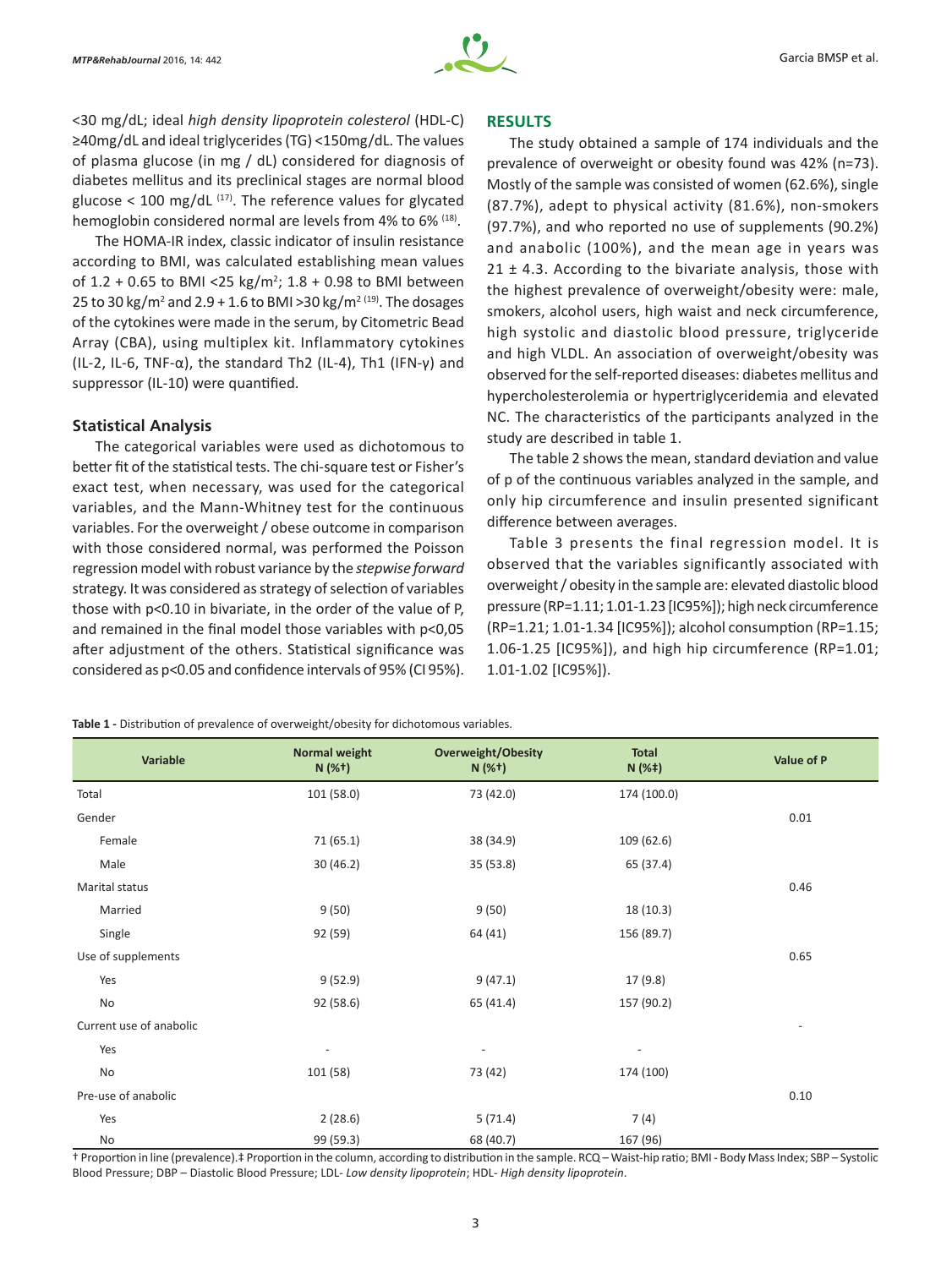

#### Table 1 - Continued...

| Variable                      | <b>Normal weight</b><br>N (%+) | Overweight/Obesity<br>N (%+) | <b>Total</b><br>N (%‡) | Value of P |
|-------------------------------|--------------------------------|------------------------------|------------------------|------------|
| Smoke                         |                                |                              |                        | 0.01       |
| Yes                           | 0(0)                           | 4(100)                       | 4(2.3)                 |            |
| No                            | 101 (59.8)                     | 68 (40.2)                    | 169 (97.7)             |            |
| Practice of Physical activity |                                |                              |                        | 0.82       |
| >150 min/week                 | 83 (58.5)                      | 59 (41.5)                    | 142 (81.6)             |            |
| <150 min/week                 | 18 (56.2)                      | 14 (43.8)                    | 32(18.4)               |            |
| Alcohol consumption           |                                |                              |                        | 0.06       |
| Yes                           | 24 (42.9)                      | 32(57.1)                     | 56 (32.4)              |            |
| No                            | 76 (65)                        | 41 (35)                      | 117 (67.6)             |            |
| Hours of sleep                |                                |                              |                        | 0.29       |
| $>8$ hs                       | 18 (66.7)                      | 9(33.3)                      | 27(15.7)               |            |
| ≤8hs                          | 81 (55.9)                      | 64 (44.1)                    | 145 (84.3)             |            |
| Family hypertension           |                                |                              |                        | 0.27       |
| No                            | 58 (56.9)                      | 44 (43.1)                    | 102 (62.6)             |            |
| Yes                           | 40 (65.6)                      | 21(34.4)                     | 61 (37.4)              |            |
| <b>Family Heart Disease</b>   |                                |                              |                        | 0.96       |
| No                            | 91(58.3)                       | 65 (41.7)                    | 156 (90.2)             |            |
| Yes                           | 10 (58.8)                      | 7(41.2)                      | 17 (9.8)               |            |
| <b>Family Stroke</b>          |                                |                              |                        | 0.23       |
| No                            | 97 (59.1)                      | 67 (40.9)                    | 164 (94.3)             |            |
| Yes                           | 4(40)                          | 6(60)                        | 10(5.7)                |            |
| Diabetes mellitus familiar    |                                |                              |                        | 0.18       |
| No                            | 84 (60)                        | 56 (40)                      | 140 (82.4)             |            |
| Yes                           | 14 (46.7)                      | 16 (53.3)                    | 30(17.6)               |            |
| Family Cholesterol            |                                |                              |                        | 0.05       |
| No                            | 65 (64.4)                      | 36 (35.6)                    | 101 (60.8)             |            |
| Yes                           | 32 (49.2)                      | 33 (50.8)                    | 65 (39.2)              |            |
| Leisure time                  |                                |                              |                        | 0.69       |
| No                            | 25 (55.6)                      | 20 (44.4)                    | 45 (25.9)              |            |
| Yes                           | 76 (58.9)                      | 53 (41.1)                    | 129 (74.1)             |            |
| <b>Waist Circumference</b>    |                                |                              |                        | 0.001      |
| Appropriate                   | 101(61.2)                      | 64 (38.8)                    | 165 (95.4)             |            |
| Changed                       | 0(0)                           | 8 (100)                      | 8(4.6)                 |            |
| <b>WHR</b>                    |                                |                              |                        | 0.17       |
| Appropriate                   | 100 (59.2)                     | 69 (40.8)                    | 169 (97.7)             |            |
| Changed                       | 1(25)                          | 3(75)                        | 4(2.3)                 |            |
| Neck Circumference            |                                |                              |                        | 0.00       |
| Appropriate                   | 98 (70)                        | 42 (30)                      | 140 (80.9)             |            |
| Changed                       | 3(9.1)                         | 30 (90.9)                    | 33(19.1)               |            |
| SBP                           |                                |                              |                        | 0.00       |
| Appropriate                   | 96 (63.6)                      | 55 (36.4)                    | 151 (87.3)             |            |
| Changed                       | 5(22.7)                        | 17 (77.3)                    | 22 (12.7)              |            |

† Proportion in line (prevalence).‡ Proportion in the column, according to distribution in the sample. RCQ – Waist-hip ratio; BMI - Body Mass Index; SBP – Systolic Blood Pressure; DBP – Diastolic Blood Pressure; LDL- *Low density lipoprotein*; HDL- *High density lipoprotein*.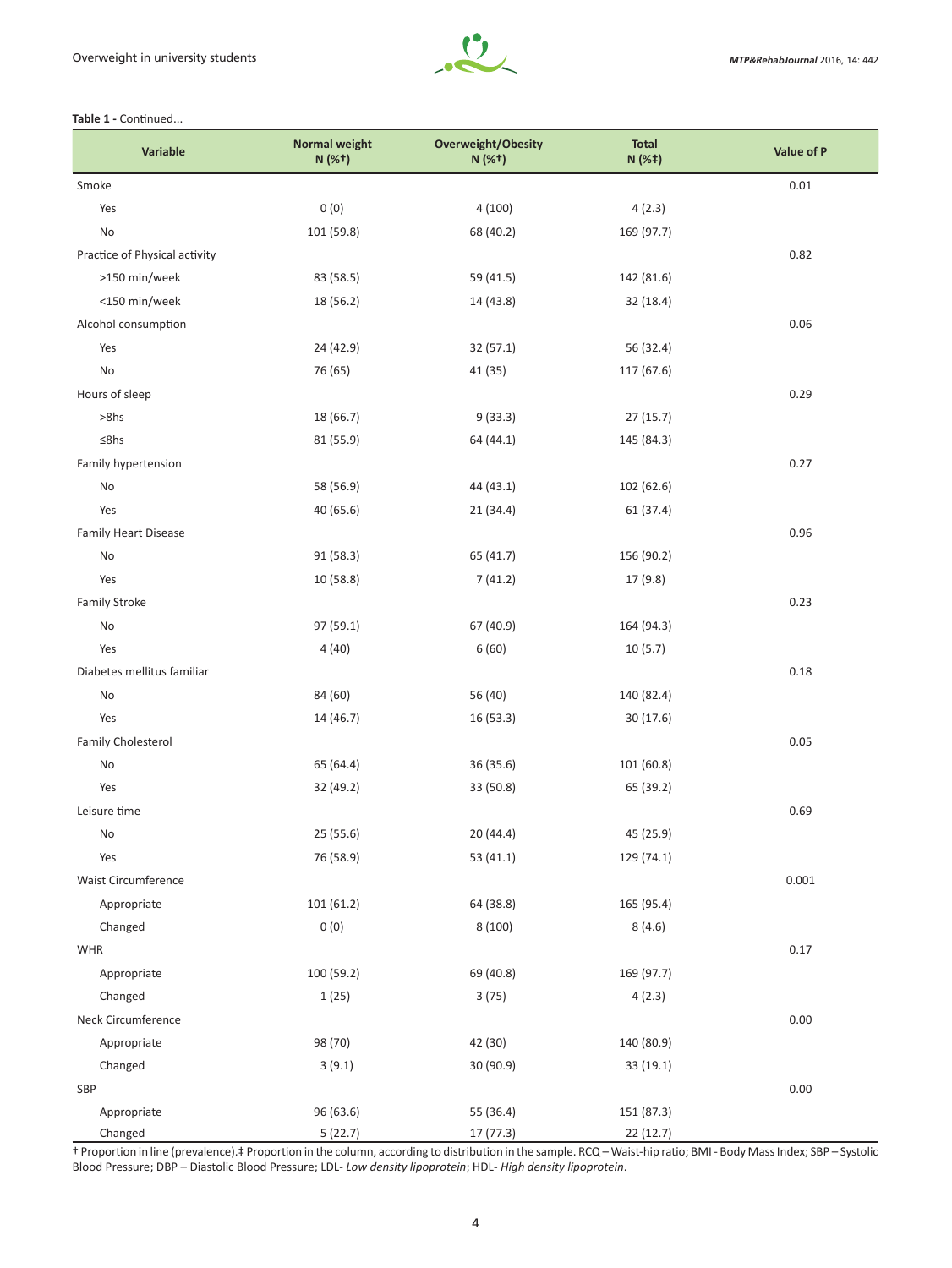

#### Table 1 - Continued...

| Variable      | <b>Normal weight</b><br>N (%+) | Overweight/Obesity<br>$N(%^+)$ | <b>Total</b><br>N(% <sup>‡</sup> ) | Value of P |
|---------------|--------------------------------|--------------------------------|------------------------------------|------------|
| <b>DBP</b>    |                                |                                |                                    | 0.00       |
| Appropriate   | 94 (67.6)                      | 45 (32.4)                      | 139 (80.3)                         |            |
| Changed       | 7(20.6)                        | 27 (79.4)                      | 34 (19.7)                          |            |
| Glucose       |                                |                                |                                    | 0.83       |
| Appropriate   | 96(57.5)                       | 71 (42.5)                      | 167 (98.8)                         |            |
| Changed       | 1(50)                          | 1(50)                          | 2(1.2)                             |            |
| Triglycerides |                                |                                |                                    | 0.00       |
| Appropriate   | 96 (62.3)                      | 58 (37.7)                      | 154 (90.1)                         |            |
| Changed       | 3(17.6)                        | 14 (82.6)                      | 17 (9.9)                           |            |
| Cholesterol   |                                |                                |                                    | 0.22       |
| Appropriate   | 92 (59.4)                      | 63 (40.6)                      | 155 (89.6)                         |            |
| Changed       | 8(44.4)                        | 10 (55.6)                      | 18 (10.4)                          |            |
| HDL           |                                |                                |                                    | 0.18       |
| Appropriate   | 85 (59.9)                      | 57(40.1)                       | 142 (82.6)                         |            |
| Changed       | 14 (46.7)                      | 16(53.3)                       | 30(17.4)                           |            |
| LDL           |                                |                                |                                    | 0.38       |
| Appropriate   | 98 (58.3)                      | 70 (41.7)                      | 168 (98.2)                         |            |
| Changed       | 1(33.3)                        | 2(66.7)                        | 3(1.8)                             |            |
| <b>VLDL</b>   |                                |                                |                                    | 0.00       |
| Appropriate   | 97 (62.6)                      | 58 (37.4)                      | 155 (90.6)                         |            |
| Changed       | 2(12.5)                        | 14 (87.5)                      | 16 (9.4)                           |            |
| HOMA-IR       |                                |                                |                                    | 0.60       |
| Appropriate   | 56(57.1)                       | 42 (42.9)                      | 98 (61.3)                          |            |
| Changed       | 38 (61.3)                      | 24 (38.7)                      | 62 (38.8)                          |            |

† Proportion in line (prevalence).‡ Proportion in the column, according to distribution in the sample. RCQ – Waist-hip ratio; BMI - Body Mass Index; SBP – Systolic Blood Pressure; DBP – Diastolic Blood Pressure; LDL- *Low density lipoprotein*; HDL- *High density lipoprotein*.

#### **DISCUSSION**

Studies that determine the association of biological, psychological and behavioral factors with obesity are important, since it is directly related to a higher morbidity and mortality. In the present study, it was observed that high diastolic blood pressure, elevated hip circumference and high neck circumference were significantly associated with increased prevalence of overweight / obesity in the sample evaluated. Alcohol consumption was also significantly associated with the prevalence analyzed.

The environment has a strong influence on the causes of overweight and obesity, so if family history does not sentence the person to being overweight for the rest of their lives, how they eat and their physical activity habits can do so (6). In our study, we did not observe any association between family history and overweight/obesity. However, we observed an association between alcohol use and overweight/obesity.

There is evidence that abusive consumption of alcohol contributes in a complex way to the increase of BMI among male individuals, favoring the storage of lipids and, consequently, weight gain. This fact was identified in a study on the patterns of alcohol use and its association with obesity, in which it was observed that the moderate drinker presented a 1% chance of being obese when compared to the abstainers. On the other hand, drinkers who consumed more than four doses a day had a 46% chance of being obese when compared to non-drinkers (20).

It is important to emphasize that alcohol is also indicated as an appetite stimulant. Studies that verified the food intake performed one hour after alcohol intake confirmed this data (21). Because it has priority in metabolism, alcohol can alter lipid oxidation, contributing to the fat stores, especially in the abdominal region  $(22)$ .

In our study there was no association of sleep hours with obesity, however several studies indicate that individuals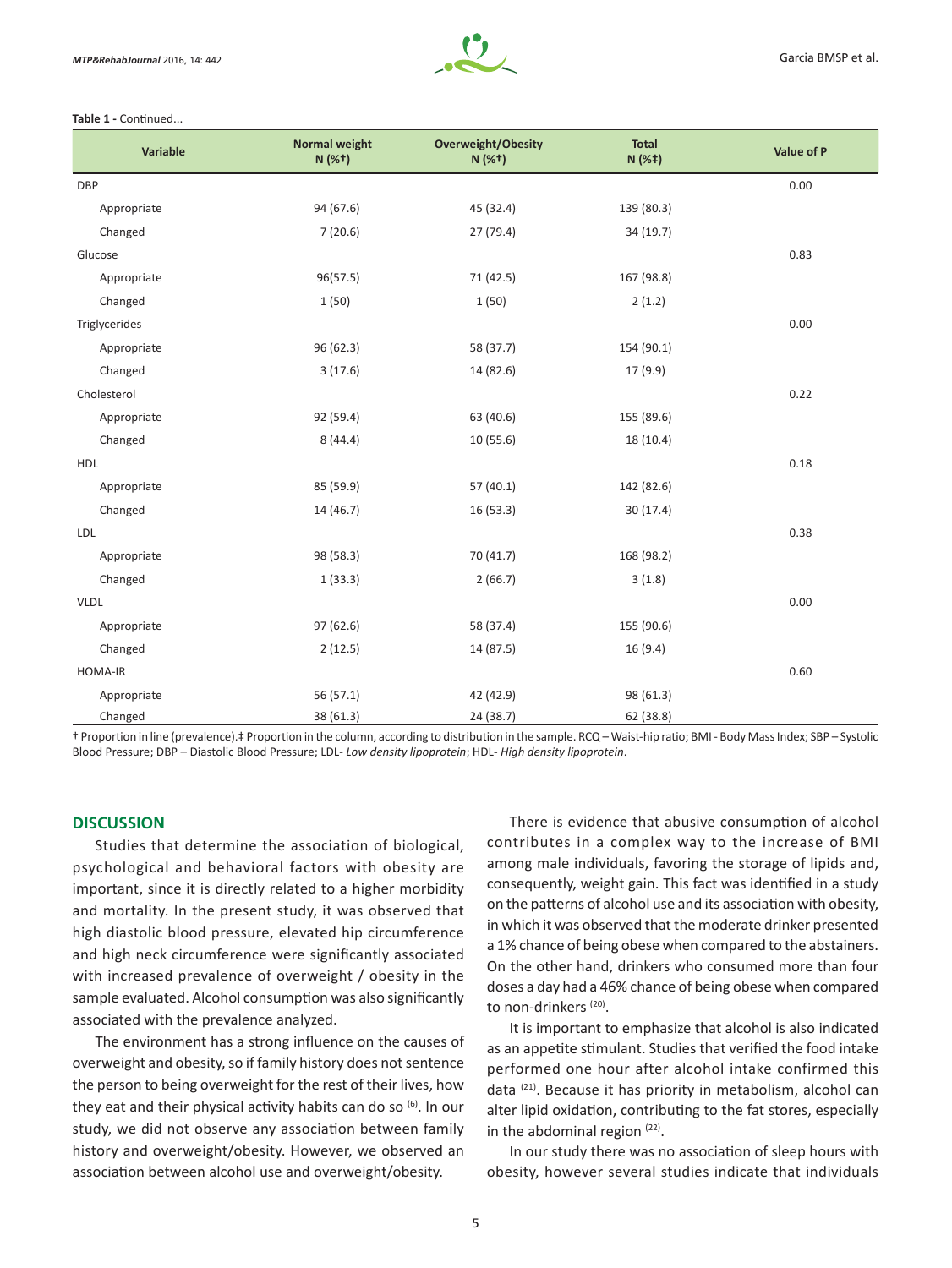

| MTP&RehabJournal 2016, 14: 442 |  |  |  |
|--------------------------------|--|--|--|
|--------------------------------|--|--|--|

|                       | Table 2. Distribution of prevalence of overweight/obesity according to |
|-----------------------|------------------------------------------------------------------------|
| continuous variables. |                                                                        |

| <b>Variable</b>        | <b>Mean</b> | <b>Standard</b><br><b>Deviation</b> | P    |
|------------------------|-------------|-------------------------------------|------|
| Age (years)            |             |                                     | 0.24 |
| Appropriate            | 21.49       | 4.46                                |      |
| Overweight/obesity     | 22.07       | 4.49                                |      |
| Hip Circumference (cm) |             |                                     | 0.00 |
| Appropriate            | 94.42       | 5.86                                |      |
| Overweight/obesity     | 117.45      | 104.91                              |      |
| Insulin (µUI/mL)       |             |                                     | 0.00 |
| Appropriate            | 45.60       | 194.59                              |      |
| Overweight/obesity     | 91.34       | 273.57                              |      |
| $IL-2$ (MIF)           |             |                                     | 0.65 |
| Appropriate            | 283.44      | 182.09                              |      |
| Overweight/obesity     | 247.99      | 91.91                               |      |
| $IL-4$ (MIF)           |             |                                     | 0.95 |
| Appropriate            | 230.80      | 206.41                              |      |
| Overweight/obesity     | 184.29      | 98.17                               |      |
| IL-6 $(MIF)$           |             |                                     | 0.71 |
| Appropriate            | 318.30      | 323.57                              |      |
| Overweight/obesity     | 381.81      | 734.50                              |      |
| IL-10 (MIF)            |             |                                     | 0.66 |
| Appropriate            | 188.66      | 205.74                              |      |
| Overweight/obesity     | 150.50      | 102.87                              |      |
| TNF- $\alpha$ (MIF)    |             |                                     | 0.09 |
| Appropriate            | 227.79      | 226.47                              |      |
| Overweight/obesity     | 175.75      | 154.01                              |      |
| IFN- $v$ (MIF)         |             |                                     | 0.45 |
| Appropriate            | 170.91      | 222.12                              |      |
| Overweight/obesity     | 126.10      | 110.05                              |      |

IL-2: Interleukin 2; IL-4: Interleukin 4; IL-6: Interleukin 6; IL-10: Interleukin 10; TNF-α: Tumor necrosis factor alpha; IFN-γ: interferon gamma.

**Table 3.** Final Poisson regression model for overweight / obesity in the sample.

| <b>Variable</b>     | adjusted PR  | CI 95%          | P       |
|---------------------|--------------|-----------------|---------|
| <b>DBP</b>          |              |                 | 0.043   |
| Appropriate         | $\mathbf{1}$ |                 |         |
| High                | 1.11         | $1.01 - 1.23$   |         |
| Hip Circumference * | 1.016        | $1.011 - 1.021$ | < 0.001 |
| Neck Circumference  |              |                 | < 0.001 |
| Appropriate         | $\mathbf{1}$ | ٠               |         |
| High                | 1.21         | $1.01 - 1.34$   |         |
| Alcohol consumption |              |                 | < 0.001 |
| Yes                 | 1            | -               |         |
| No                  | 1.15         | $1.06 - 1.25$   |         |

\* Continuous variable

who sleep less are more likely to become obese, and that sleep shortening causes an imbalance in endocrine behavior, generating an increase in the appetite and hunger, which may be associated with higher caloric intake and the onset of obesity (23).

The current population spends much less calorie than it has spent in 100 years. The practice of physical activity decreases the risk of atherosclerosis and its consequences besides helping to control obesity, diabetes and dyslipidemias <sup>(24)</sup>. Physical exercise, in its various modalities, promotes calorie burning, muscle toning, improvement of circulation, quality of sleep, reduction of stress and depression, and prevention of hypertension, hypercholesterolemia and diabetes <sup>(6)</sup>. Our study approached a differentiated sample, since they were students of Physical Education and Physiotherapy courses, which are stimulated to the practice of physical activity.

To determine the association between chronic noncommunicable diseases and obesity, anthropometric indicators are used: BMI, AC and WHR (25). In the literature, NC has been used as a simple measure that allows the identification of overweight and obesity and because it is positively correlated with changes in some metabolic syndrome factors<sup>(26)</sup>. The elevated NC leads to an accumulation of fat molecules in the wall of the carotid arteries, favoring the development of cardiovascular diseases (27). Stabe *et al.*, 2013<sup>(28)</sup>, demonstrated that NC showed correlation with the BMI and AC in both genders and also significant association with the risk factors for metabolic syndrome. Generally, people with a body mass index (BMI) well above normal values have higher blood pressure (BP) values, as well as higher occurrence of arterial hypertension (29).

In the present study, the lack of a probabilistic sampling process and sample calculation in the selection of participants may have led to some selection bias for the purposes of prevalence values, limiting their external validity. However, the analysis methodology used (Poisson with robust variance) for the type of study gave good adjustment.

## **CONCLUSION**

Obesity is a multifactorial disease and is one of the most important risk factors for other diseases and noncommunicable diseases, such as cardiovascular diseases. The data presented in the present study confirm the influence of biological, psychological and behavioral factors on the prevalence of overweight and obesity. It was observed in the study that the high diastolic blood pressure, elevated hip circumference and high neck circumference variables were significantly associated with overweight/obesity in the sample evaluated. It should be noted that alcohol consumption, from one to five times a week, also showed a significant association with the prevalence analyzed, showing that behavioral habits influenced the observed overweight.